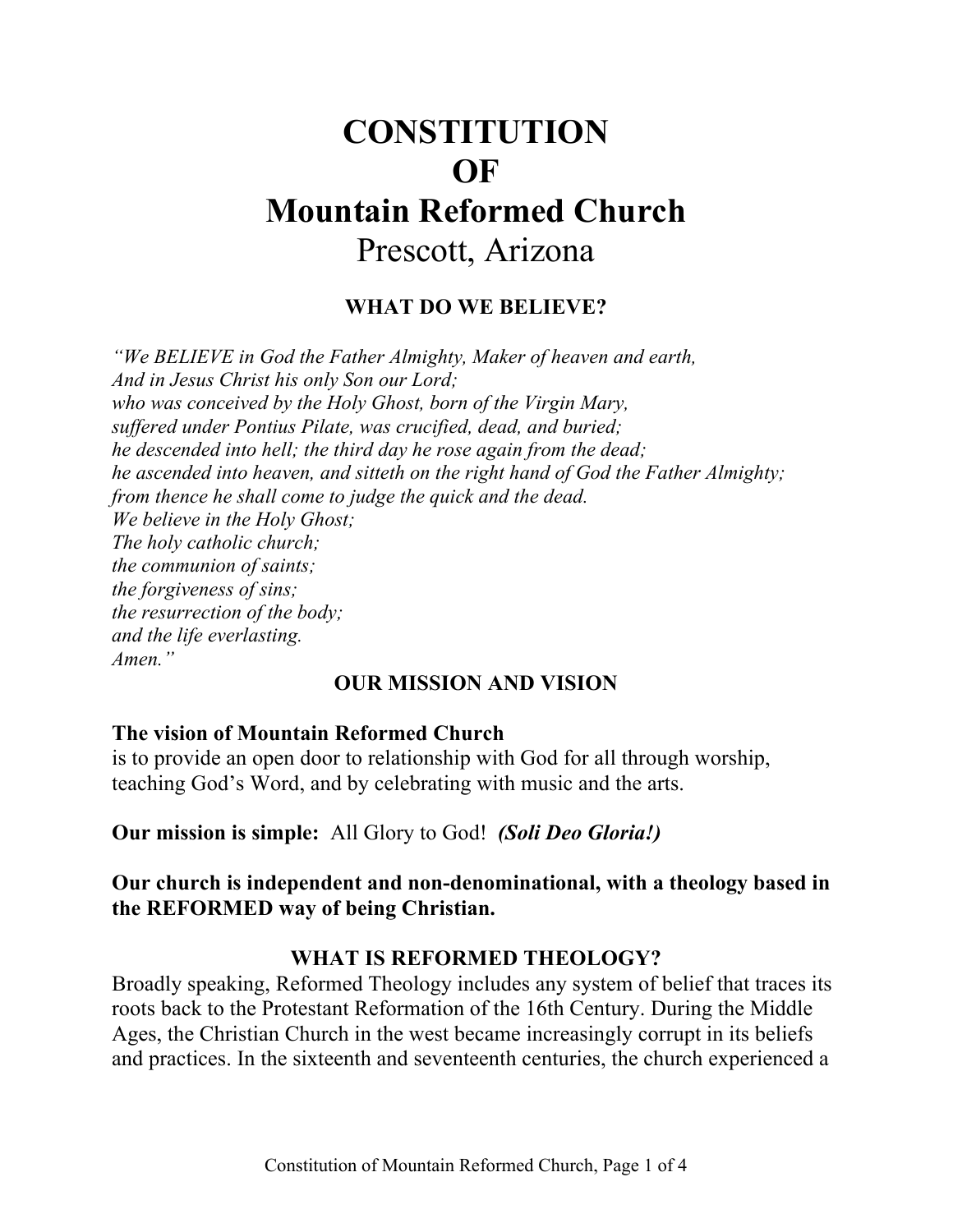great reformation. The term "Reformed" refers to the biblical standards confessed during the Protestant Reformation.

# **THE FIVE SOLAS**

The five solas are five Latin phrases popularized during the Protestant Reformation that emphasized the distinctions between the early Reformers and the Roman Catholic Church. The word sola is the Latin word for "only" or "alone" and was used in relation to five key teachings. The five solas serve as a foundation for our beliefs and practices as a church in the Reformed tradition.

They are:

- 1. Sola fide  $=$  by faith alone
- 2. Sola scriptura = by scripture alone
- 3. Solo Christo = through Christ alone
- 4. Sola gratia  $=$  by grace alone
- 5. Soli Deo gloria = to the glory of God alone

# *Sola Fide*

Sola fide emphasizes salvation as a free gift. The Roman Catholic Church of the time emphasized the use of indulgences (donating money) to buy status with God. Good works, including baptism, were seen as required for salvation. Sola fide stated that salvation is a free gift to all who accept it by faith (John 3:16). Salvation is not based on human effort or good deeds (Ephesians 2:9).

# *Sola Scriptura*

Sola scriptura emphasizes the Bible alone as the source of authority for Christians. By saying, "Scripture alone," the Reformers rejected both the divine authority of the Roman Catholic Pope and confidence in sacred tradition. Only the Bible was "inspired by God" (2 Peter 1:20-21) and "God-breathed" (2 Timothy 3:16-17). Anything taught by the Pope or in tradition that contradicted the Bible was to be rejected.

# *Solo Christo*

Solo Christo ("through Christ alone") emphasizes the role of Jesus in salvation. The Roman Catholic tradition had placed church leaders such as priests in the role of intercessor between the laity and God. Reformers emphasized Jesus's role as our "high priest" who intercedes on our behalf before the Father. Hebrews 4:15 teaches, "For we do not have a high priest who is unable to sympathize with our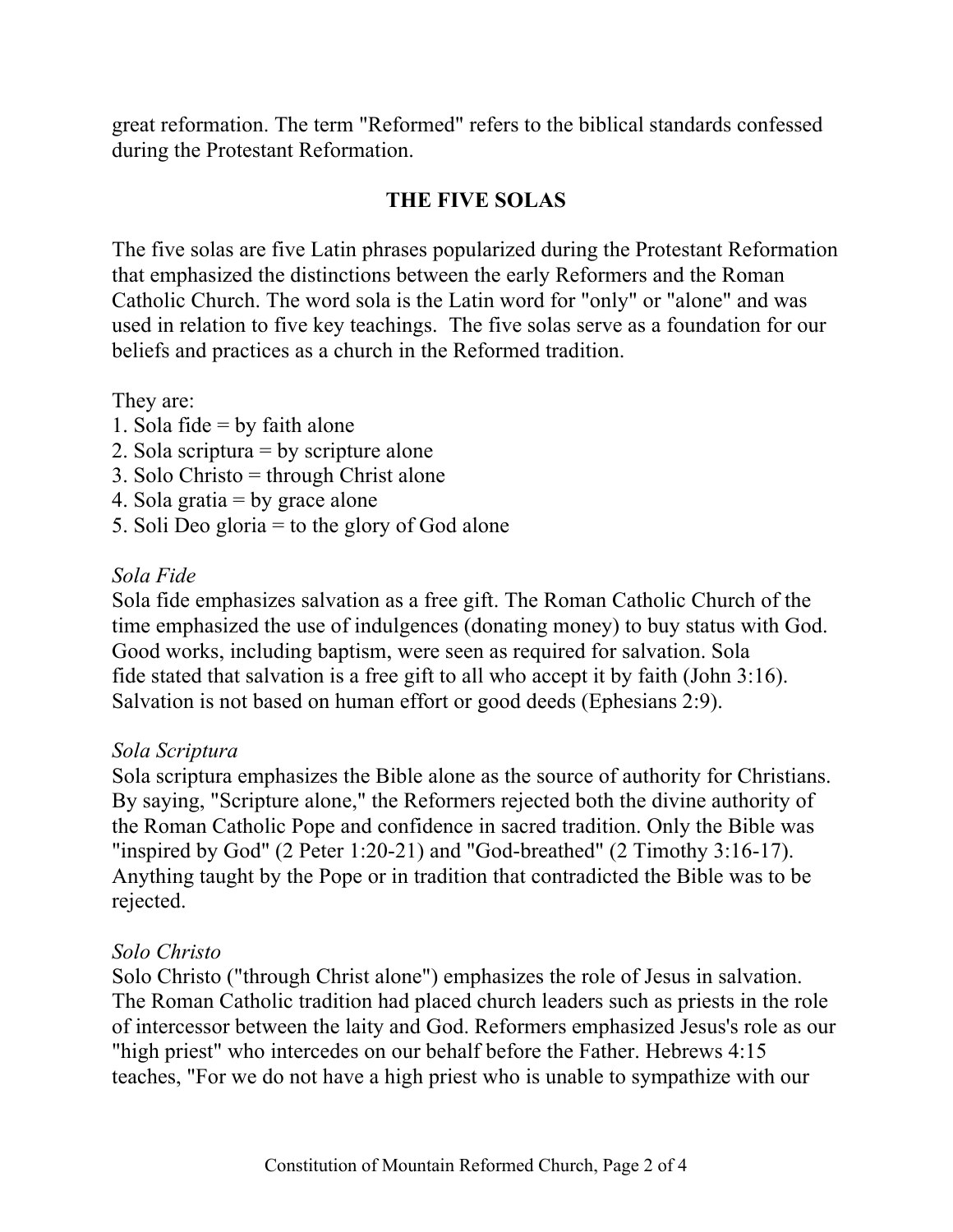weaknesses, but one who in every respect has been tempted as we are, yet without sin."

#### *Sola Gratia*

Sola gratia emphasizes grace as the reason for our salvation. Grace is not merited favor, but unmerited and de-merited favor. Ephesians 2:8-9 teaches, "For by grace you have been saved through faith. And this is not your own doing; it is the gift of God, not a result of works, so that no one may boast."

#### *Soli Deo Gloria*

Soli Deo gloria emphasizes the glory of God as the goal of life. The idea of soli Deo gloria is found in 1 Corinthians 10:31: "So, whether you eat or drink, or whatever you do, do all to the glory of God."

# **PURPOSE: WHY WE EXIST**

To glorify God *(Soli Deo Gloria)* through lives changed by the gospel of Jesus Christ (Ps 34:1-3, Jn 3:16, Jn 14:6, Rom 10:9-13, Eph 4:20-21, Col 1:15-23, 1 Cor 15:1-28, 2 Cor 5:17-21)

# **MEANS: WHAT WE DO**

Our passion is to see God at work among us as we seek to fulfill our God-given purpose. This is accomplished through three primary means, including *connecting*, *transforming*, and *living*.

- A. Connect: To God and each other (Matt 28:19-20, Mark 12:28-31, Acts 1:8, Acts 2:42-47, 2 Tim 1:8-14, 1 Thess 3:11-14, Heb 10:24-25, 1 Jn 1:3, 1 Jn 4:19-21)
- B. Transform: Into mature followers of Jesus (Rom 12:1-2, 2 Cor 3:12-18, Eph 4:11-16, Phil 1:6, Phil 2:12-13, Col 1:28-29, 1 Tim 4:7-8, 1 Thess 5:23-24)
- C. Live: As missional people who serve in Jesus' name (Micah 6:8, Matt 28:18- 20, Mk 12:31, Jn 20:21, Rom 12:3-8, 1 Cor 12, Eph 2:8-10, Col 4:5-6)

# **DISTINCTIVES: WHO WE ARE**

As a missional church family, it is our goal to be:

A. Bible-believing: *(Sola Scriptura)* The Bible is the Word of God given to teach us about God and how we should live in His world. It is our authority for all things. It is the 'roadmap' for all that we are, say, and do. God's